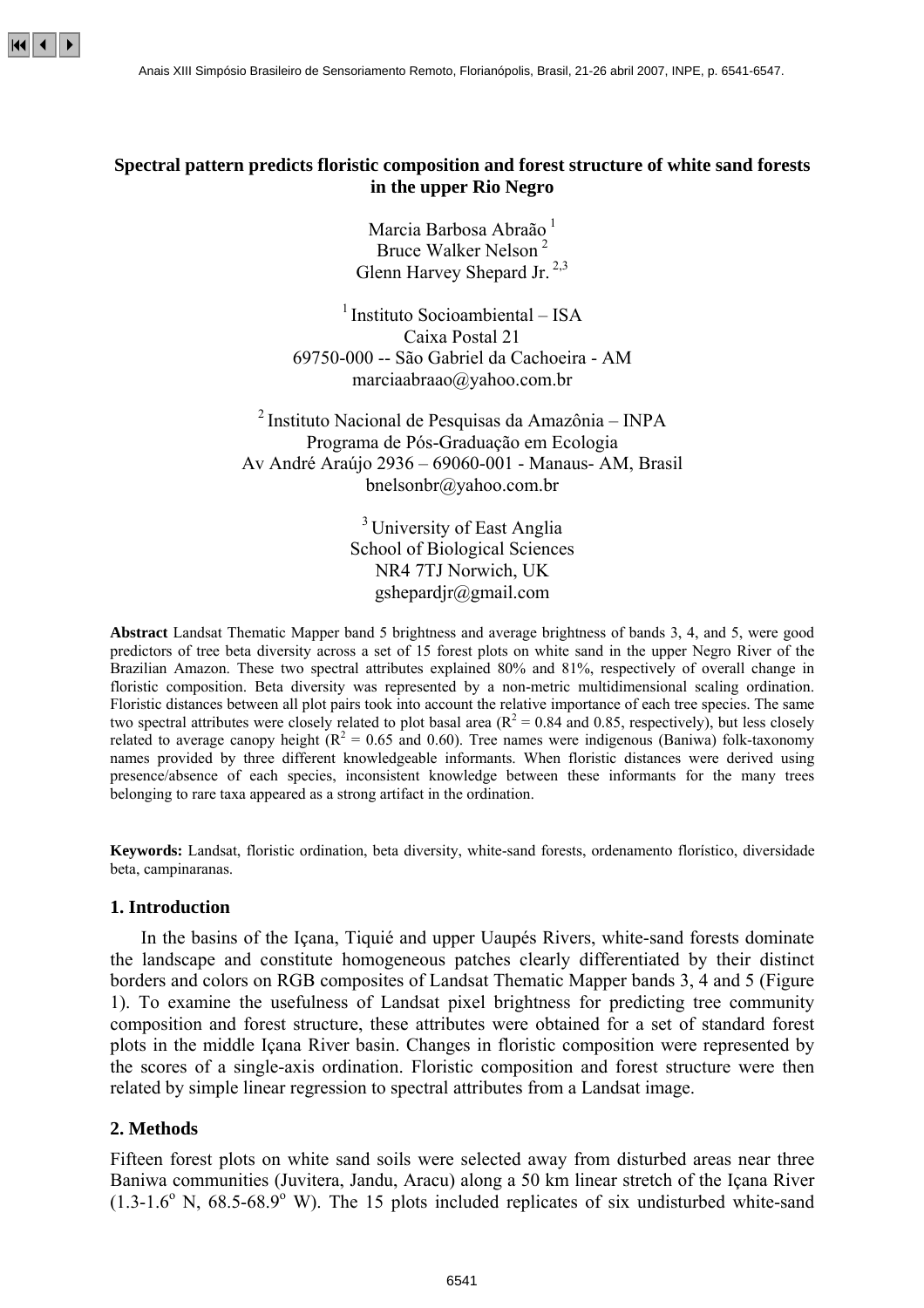vegetation types as recognized and distinctively named according to indigenous Baniwa forest classification (Abraão 2005). Diameter at breast height (DBH) was measured for all trees over 5 cm DBH to calculate basal area of each species, i.e., total stem cross-section per hectare. Canopy height for each plot was obtained by averaging 25 regularly spaced measurements of tree height.



**Figure 1. Distinct borders and colors of different forests on white sand south of the Içana River floodplain, near the Baniwa village of Juvitera. TM 543(RGB) false-color composite. Small pink patches are swidden fields. Inset shows image location in the "dog's head" region of NW Amazonas state.** 

To compensate for geometric inaccuracies of the Landsat image and of GPS readings at smaller scales (e.g., surface areas representing only a few pixels), each floristic inventory was divided among five sub-plots of 20x20 m (0.2 ha total inventory) spread over a larger 200 x 200m area representing a homogenous Baniwa vegetation type. GPS points were collected from each of the 5 sub-parcels, which were located on a geometrically corrected Landsat image, and polygons of about 8-10 pixels in size were digitized around each of these five points to identify 40-50 pixels per inventory plot. The average encoded radiance value of each plot's population of pixels was then extracted for each of three Landsat TM bands: 3, 4 and 5. Thus, for each band we used 15 average brightness values, one value for each inventory.

It was not possible to obtain authorization to make botanical collections in this region for later identification in the herbarium. Therefore, tree identifications (hereafter called "species") were based on names provided by three knowledgeable indigenous Baniwa informants, one from each study community. The three informants did not work together in the field so identifications were based on individual knowledge, not consensus. Though we could not compare proper scientific determinations from herbarium voucher specimens to the names given by the informants, we were nonetheless interested in evaluating the usefulness of folktaxonomy names for detecting gradients in forest composition.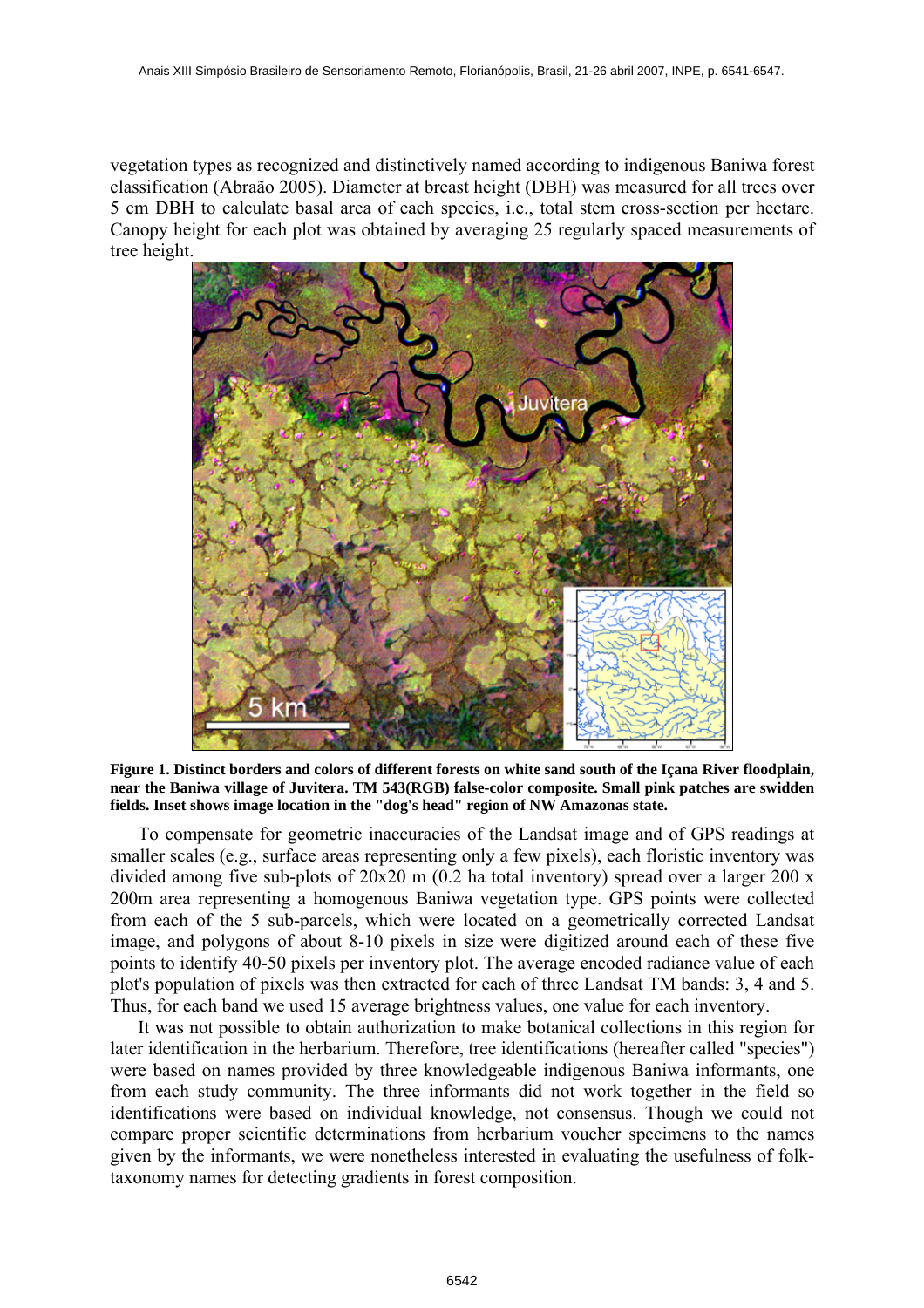The basal area of each species in each inventory was used to detect linear gradients in floristic composition across the set of 15 plots. Basal area was used rather than abundance, because a few large trees of one species can occupy more canopy area and have a larger biomass than many small trees of another species. We also used presence/absence data, which emphasizes the contribution of less common species. Presence/absence analyses are important when detecting spatial patterns and indicators of beta diversity, because most tree species are locally rare. In forests on clay soils of the western Amazon Pitman *et al.* (2001) found that only 15-22% of all local tree species had densities ≥1 stem per hectare.

As recommended by McCune & Grace (2002) we used the Sorensen quantitative index as a measure of similarity between all pairs of plots and non-metric multi-dimensional scaling (MDS) as the ordination method. In a matrix of plots (rows) by species (columns), the cells contained the basal area of each species. These values were then normalized to the row sum, so that plots with more total basal area had the same weight in the ordination as plots with less basal area. For presence/absence data, each cell was filled with a value of 1 or zero and the same similarity index was used.

 In a triangular matrix of 15 plots x 15 plots, the cells were filled with the Sorensen index for each plot pair. An MDS ordination attempts to reproduce the rank order of all Sorensen distances in this matrix when determining each plot's coordinates in a space of reduced dimensions. Note that in a one-dimensional solution, there will be no difference in the output of paired distances if the order of the plots is inverted. In a two-dimensional solution the data cloud can flip horizontally, vertically or rotate and still maintain all paired distances. In order to maintain consistent axis scores for all plots when repeating a two-dimensional analysis, the point cloud was always rotated so that its long axis was parallel to axis 1. This reduced the number of possible outcomes to the four combinations of two horizontal and two vertical flips. The analysis was repeated just a few times until the desired score signs were output.

 Gradual change in community composition across all plots was represented by one or two indirect floristic gradients, which were the scores of the MDS ordination axes. Each forest plot's score from a single-axis MDS that explained a large portion of the original variation in floristic composition was then related by simple linear regression to the following spectral attributes from each plot: NDVI, brightness of each Landsat Thematic Mapper band (TM bands 3, 4, and 5) and the average of the three standardized band brightness values, which is a proxy for canopy shade content. These simple regressions allowed us to determine how well each spectral attribute "predicted" change in species composition from one place to another in the upper Rio Negro white-sand forests. Plot basal area and plot height were also regressed against the same five spectral attributes, to see how well these two forest structure attributes were predicted by the orbital sensor. Because the five spectral attributes were correlated, no multiple regressions were employed.

The Landsat image used for extracting spectral attributes was for the scene at WRS2 row 4, path 59, acquired 29 December 1993. The image was uncorrected, so it was geometrically adjusted to the Landsat Geocover tile for the region, dated ~1990. This base image has an RMS error of just 50 meters (https://zulu.ssc.nasa.gov/mrsid/docs/). The geometric quality of the cartographic base image was checked by collecting GPS points from a few distinct landmarks, such as the mouth of a narrow entrenched tributary of the Içana River. Forty ground control points were located on the cartographic base image and on a contrast-enhanced color composite of the Landsat image. The set of 40 ground control points had an average RMS error of 0.53 pixels. The individual bands were then geometrically corrected using these same control points feeding a cubic polynomial mapping function and the nearest-neighbor resampling method.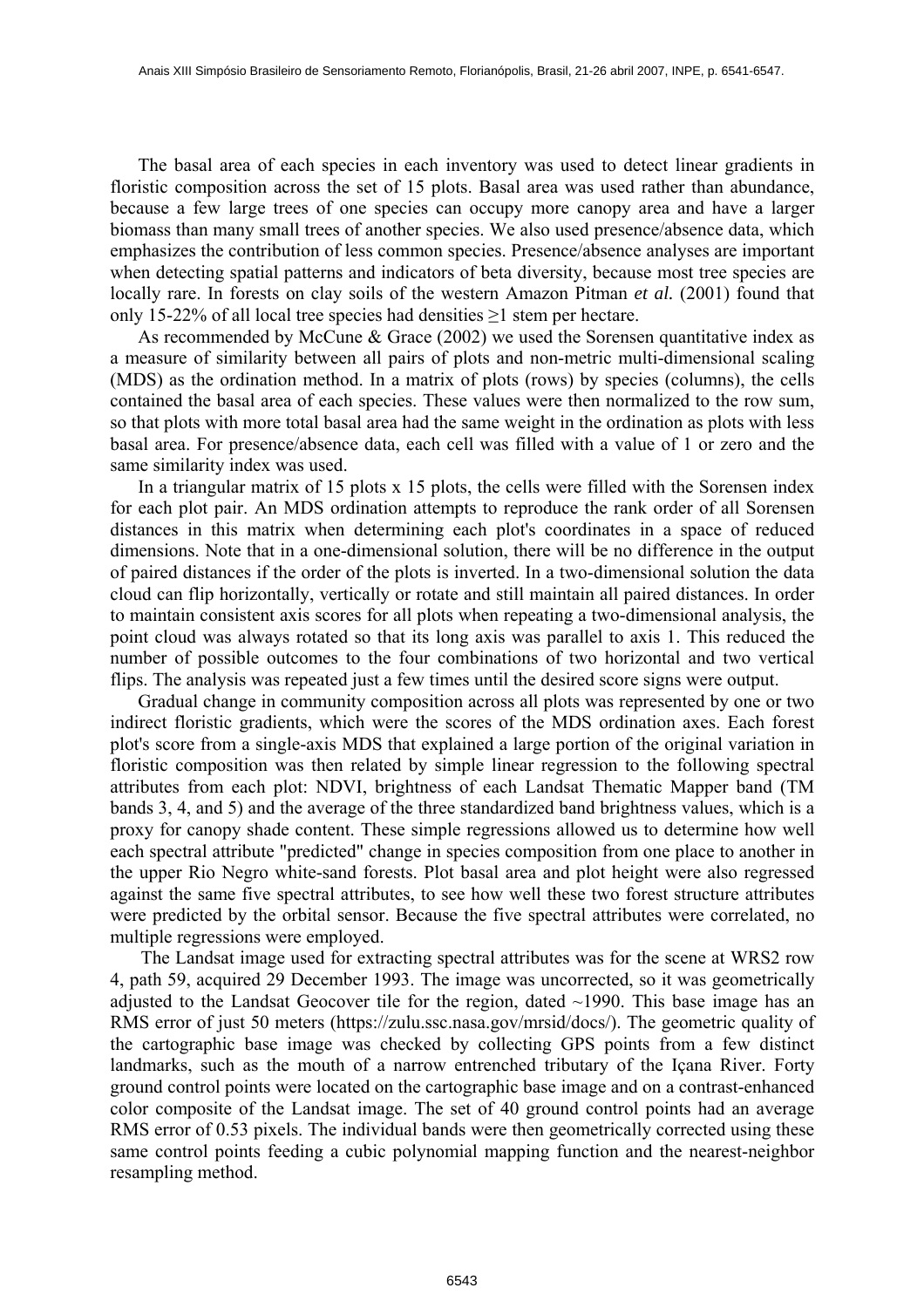# **3. Floristic Composition**

A total of 7541 trees were inventoried and 353 plant names were provided by the three Baniwa informants. After excluding species found only once in the entire study area, 7409 trees and 223 different tree names were retained for the community analysis. Most species in this study were uncommon or rare. The 30 most abundant species constituted 80% of all trees in the study, while the 120 rarest species contributed only 5% of all stems, even after single occurrences were excluded.

An ordination was also conducted with all 353 species to examine the effect of the less common plants. The single occurrences had no effect on the ordination using relative ecological importance of each species, probably because the more abundant species have an overwhelming influence on the Sorensen distances.

For the analysis using relative ecological importance, distances between all pairs of 15 plots arrayed along a single ordination axis accurately emulated the ranking of the original Sorensen distances of all plot pairs. Specifically, 87% of the variability in the Sorensen distances between all plot pairs was accounted for by a single-axis MDS. A two-dimensional MDS increased the explained variance only slightly, to 92%. Plot scores from the single MDS axis were therefore regressed against the five spectral attributes (Table 1). "Total explanatory power" (TEP) was obtained by multiplying the  $\mathbb{R}^2$  of each simple regression by the amount of variance in original Sorensen distances accounted for by the single MDS axis. For example, the  $R^2$  value of 0.914 from regressing TM band 5 against the single-axis MDS score was multiplied by 0.87. Band 5 therefore predicted 80% of the change in floristic composition across the 15 forest plots.

| MDS score = $ax + b + error$ |                    |        |       |            |  |  |  |  |  |
|------------------------------|--------------------|--------|-------|------------|--|--|--|--|--|
| a                            | x                  |        | $R^2$ | <b>TEP</b> |  |  |  |  |  |
| $-25.89$                     | <b>NDVI</b>        | 14.00  | 0.31  | 0.27       |  |  |  |  |  |
| $-1.17$                      | TM band 3          | 22.40  | 0.81  | 0.70       |  |  |  |  |  |
| $-0.15$                      | TM band 4          | 9.76   | 0.68  | 0.59       |  |  |  |  |  |
| $-0.20$                      | TM band 5          | 9.62   | 0.91  | 0.80       |  |  |  |  |  |
| $-1.07$                      | Average brightness | 0.0000 | 0.93  | 0.81       |  |  |  |  |  |

**Table 1. Simple regressions relating change in florístic composition to spectral attributes.** 

## **4. Forest Structure**

Basal area of the fifteen plots ranged from 14.2 to 39.5  $m^2$  ha<sup>-1</sup>. Average canopy height of a plot ranged from 7.3 m to 19.4 m. As expected, these two structural attributes were highly correlated (0.81 Pearson correlation). There was a strong correlation between floristic and structural changes. The single-axis MDS score from the quantitative floristic ordination had a Pearson correlation coefficient of 0.79 with canopy height, and 0.94 with plot basal area. Plots with low MDS scores were those with low canopy and less stem biomass, while plots with high MDS scores were tall and dense with more stem biomass.

The linear models for predicting basal area and canopy height from the five spectral attributes are shown in two tables below. Basal area had a stronger relationship with each independent variable than did canopy height. As with floristic composition, the best predictors of forest structure were TM band 5 and average brightness of all three bands (TM 3, 4, and 5). NDVI was again the worst predictor.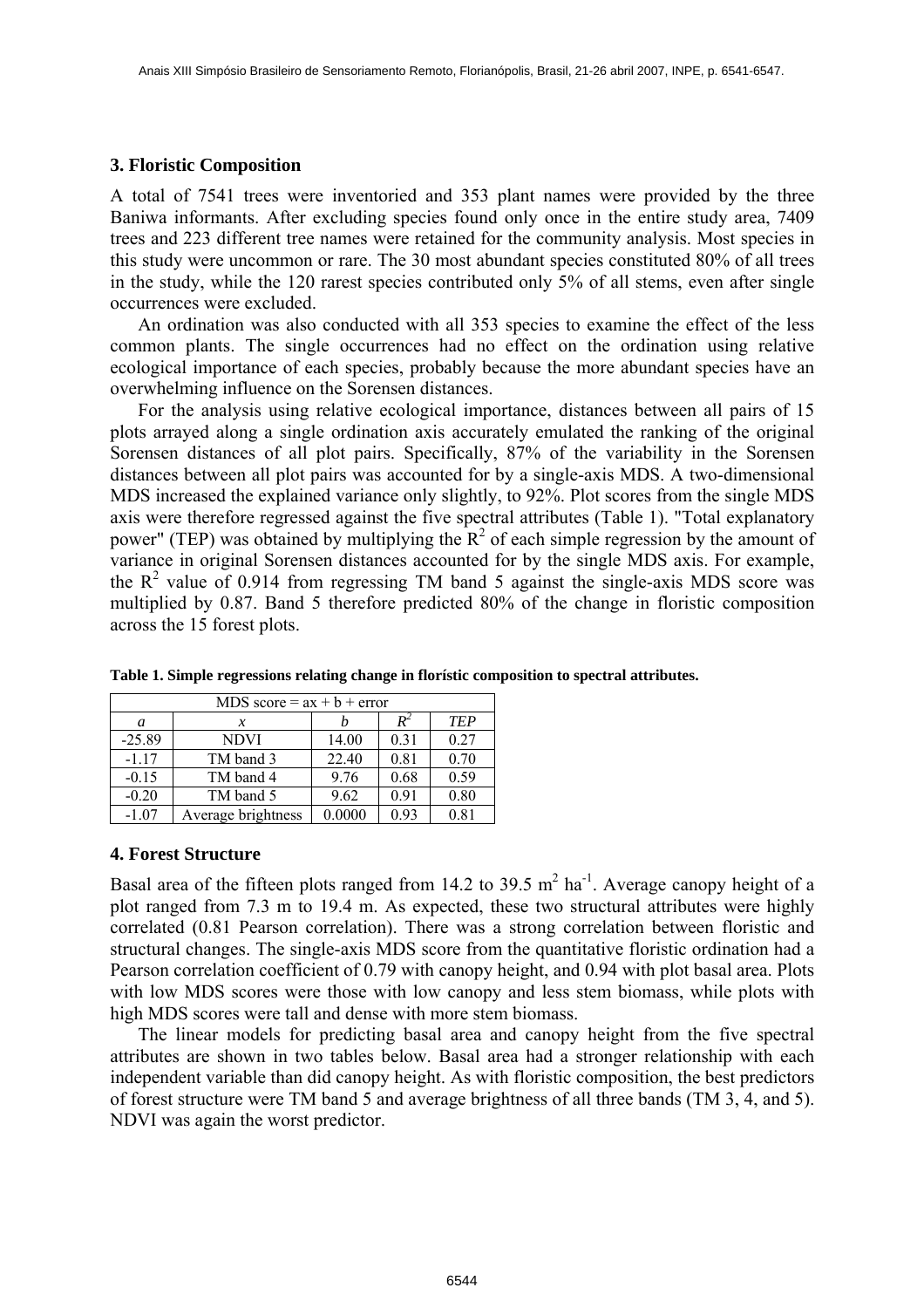| Basal Area = $ax + b + error$ |                    |        |         | Canopy Height = $ax + b + error$ |                    |       |       |
|-------------------------------|--------------------|--------|---------|----------------------------------|--------------------|-------|-------|
| a                             | x                  |        | $R^2\,$ | а                                |                    |       | $R^2$ |
| $-193.13$                     | <b>NDVI</b>        | 132.37 | 0.28    | $-54.76$                         | <b>NDVI</b>        | 44.00 | 0.08  |
| $-8.88$                       | TM band 3          | 197.49 | 0.75    | $-4.27$                          | TM band 3          | 95.95 | 0.60  |
| $-1.14$                       | TM band 4          | 101.34 | 0.62    | $-0.45$                          | TM band 4          | 43.34 | 0.33  |
| $-1.50$                       | TM band 5          | 100.44 | 0.84    | $-0.71$                          | TM band 5          | 48.69 | 0.65  |
| $-8.09$                       | Average brightness | 27.95  | 0.85    | $-3.65$                          | Average brightness | 14.40 | 0.60  |

**Table 2. Simple regressions relating forest structure to spectral attributes.** 



**Figure 2. Congruent changes in floristic composition (based on quantitative data for 223 tree names), forest structure and spectral characteristics. Each dot's area is proportional to total basal area of the trees in that plot. Grey tones are scaled to TM band 5 brightness of each plot.** 

Figure 2 clearly shows parallel trends in floristic, structural and spectral attributes of the white sand forests. A two-axis MDS was employed here so as to form a two-dimensional graph, but axis 1 explained most (84%) of the variability in floristic composition.

## **5. Ordinations of presence/absence data**

For the ordination based on presence/absence data, a single-axis MDS explained 70%, while a two-axis MDS explained 91% of the original variability in composition. Visual inspection of the two-axis solution (Figure 3) indicated that the person identifying the trees influenced apparent floristic composition. Plots identified by informants from Aracu and Jandu (both belonging to the same Baniwa clan) overlapped completely, but those identified by the informant from Juvitera (belonging to a different, multilingual Baniwa clan) formed a separate group. The three geographic regions of field work where each of the informants provided tree names were spaced at regular intervals along the Içana River. So distance between plots was not a likely factor. Rather, cultural and linguistic "distance" among informants may be at play.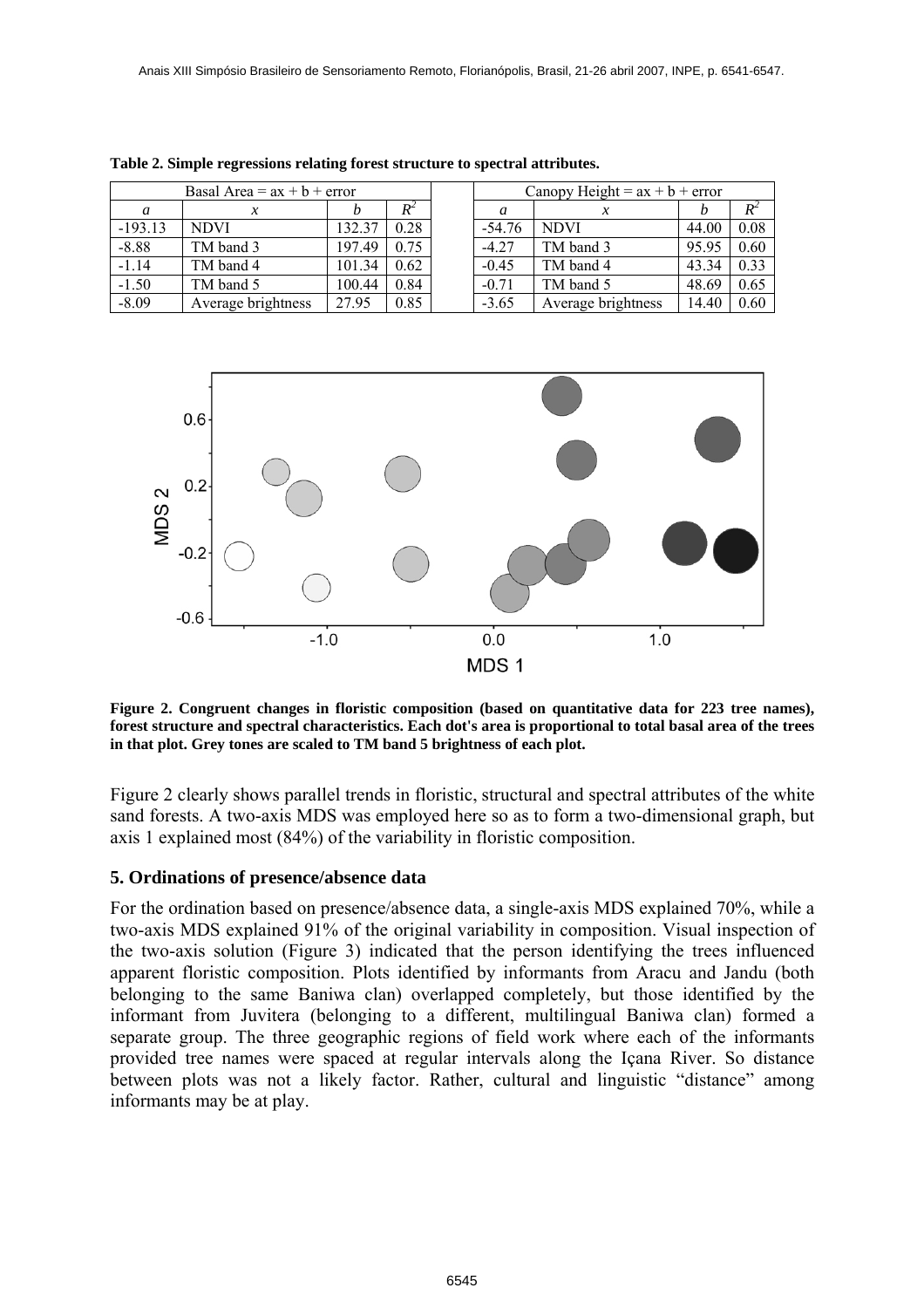

**Figure 3. Two-dimensional MDS based on presence/absence data for 223 tree species. Basal area of each plot is proportional to triangle size; grey tones are scaled to TM 5 brightness. The 3 different informants are indicated by the names of their respective indigenous communities.** 

Along each elongate group of forest plots in Figure 3, toward the upper right, basal area increases and TM band 5 brightness decreases. There was a predictive relationship between canopy brightness and floristic composition that could be extracted in a multiple regression with three variables: TM 5, informant category and the interaction between these two variables. However, the magnitude of the interaction between canopy brightness in TM band 5 and the informant category would be different if other informants were used. Some informants agree, others have more idiosyncratic knowledge, know fewer trees or make more guesses. So even if interaction were accounted for with one pair of informants, this cannot be applied to compensate for differences in another pair of informants. This is clear from Figure 3, where one pair of informants is in greater agreement. Consequently, useful linear predictions of forest composition provided by other informants, using spectral attributes, cannot be extracted from the presence/absence data in this study.

#### **6. Discussion and Conclusions**

For the single axis MDS ordination that used relative ecological importance of each species, average brightness was a good predictor of change in floristic composition ( $R^2 = 0.93$ , Total Explanatory Power =  $81\%$ ). Band 5 had a similarly high predictive power. Bands 3 and 4 had a poorer predictive ability with  $R^2$  values of 0.81 and 0.68, respectively. NDVI was the worst predictor of composition and of structure. The reason for this is clear when NDVI is plotted against the MDS score. The relationship is non-linear. Inventory sites with very low canopy and probably some sandy patches, dry grass, dry lichens and illuminated bare branches are those at the low end of the MDS ordination. Moving up the MDS scale, NDVI increases as leafy canopy closure increases, covering the dry material. But then as canopy texture increases in the tallest white sand forests, NDVI decreases.

Brightness of TM band 5 does not suffer a reversal with increasing stand height and basal area. It first decreases as dry material is covered by green leafy canopies and continues to drop as the canopy becomes taller and more textured. Consequently TM band 5 and average brightness of three bands were the best predictors of forest structure. NDVI was a poor predictor for the same reasons given above.